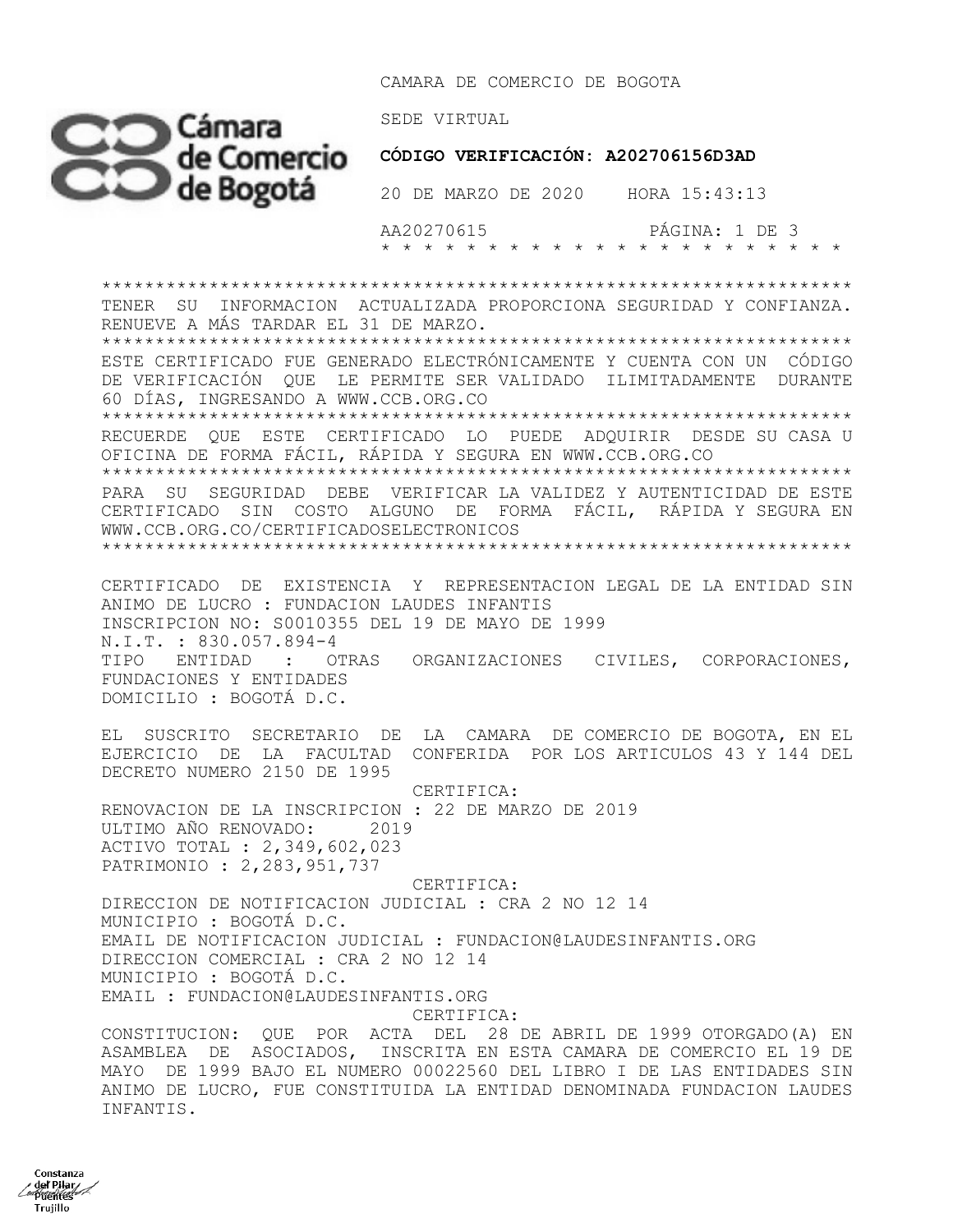CERTIFICA:

ALCALDIA MAYOR DE BOGOTA

ENTIDAD QUE EJERCE LA FUNCION DE INSPECCION, VIGILANCIA Y CONTROL:

 CERTIFICA: REFORMAS: DOCUMENTO NO. FECHA ORIGEN CONSIDER TECHA NO.INSC. 0000007 2003/06/28 CONSEJO DE FUNDADORES 2004/01/19 00067859 0000020 2007/09/25 CONSEJO DE FUNDADORES 2007/12/27 00130003 003 2010/09/11 CONSEJO DE FUNDADORES 2010/09/15 00179359 005 2011/06/13 CONSEJO DE FUNDADORES 2011/06/15 00192994 015 2017/03/31 CONSEJO DE FUNDADORES 2017/07/21 00293658 016 2017/11/30 CONSEJO DE FUNDADORES 2017/12/18 00297821 CERTIFICA: VIGENCIA: QUE EL TERMINO DE DURACION DE LA ENTIDAD ES INDEFINIDO CERTIFICA: OBJETO: TRANSFORMAR VIDAS Y CONSTRUIR SUEÑOS DE LOS HABITANTES DE TERRITORIOS CON ESCASAS OPORTUNIDADES EDUCATIVAS Y ECONÓMICAS 1.ACTIVIDADES DE DESARROLLO SOCIAL DIRIGIDAS A LA PROTECCIÓN, ASISTENCIA Y PROMOCIÓN DE LOS DERECHOS DE POBLACIÓN EN CONDICIÓN DE VULNERABILIDAD. - ACCIONES QUE GARANTICEN LA ATENCIÓN INTEGRAL Y EDUCACIÓN INICIAL DE NIÑOS Y NIÑAS EN PRIMERA INFANCIA, ASÍ COMO GENERAR ESPACIOS Y HERRAMIENTAS PARA FAVORECER EL ÉXITO EDUCATIVO DE MENORES Y ADULTOS/AS EN LOS TERRITORIOS DE INTERVENCIÓN. - DESARROLLO ACCIONES DE CARÁCTER PSICOSOCIAL. ARTÍSTICO, PEDAGÓGICO O CULTURAL, QUE PROMUEVAN LOS DERECHOS HUMANOS Y AMBIENTALES, ASÍ COME LOS VALORES DE CONVIVENCIA, SOLIDARIDAD, RESPETO Y TOLERANCIA A LAS DIFERENCIAS. -EJECUCIÓN DE PROYECTOS DE DIFUSIÓN EN MEDIOS DE COMUNICACIÓN (RADIO, TELEVISIÓN, PRENSA) CON EL FIN DE GENERAR MEDIOS DE COMUNICACIÓN COMUNITARIA. DESARROLLAR PROYECTOS QUE PERMITAN GARANTIZAR LA SEGURIDAD ALIMENTARIA MEDIANTE LA FIRMA DE CONTRATOS O CONVENIOS CON ENTIDADES PÚBLICAS Y/O PRIVADAS - GENERAR PROCESOS FORMATIVOS DENTRO DEL ÁMBITO INFORMAL DE LA EDUCACIÓN, QUE PERMITAN A LA POBLACIÓN EL DESARROLLO Y ADQUISICIÓN DE HERRAMIENTAS DE CARÁCTER PERSONAL CON LAS QUE DEFINIR SU FUTURO PRODUCTIVO. 2. RECEPCIÓN O EJECUCIÓN EN COLOMBIA DE RECURSOS REEMBOLSABLES Y NO REEMBOLSABLES, DE SECTORES PÚBLICOS Y PRIVADOS NACIONALES E INTERNACIONALES, CON EL OBJETO DE FINANCIAR TODO PROYECTO RELACIONADO CON LAS ACCIONES EXPUESTAS EN LOS PRESENTES ESTATUTOS. CERTIFICA: ACTIVIDAD PRINCIPAL: 9499 (ACTIVIDADES DE OTRAS ASOCIACIONES N.C.P.) CERTIFICA: \*\* ORGANOS DE ADMINISTRACION \*\* QUE POR ACTA NO. 009 DE CONSEJO DE FUNDADORES DEL 31 DE MARZO DE 2014, INSCRITA EL 1 DE OCTUBRE DE 2014 BAJO EL NUMERO 00242652 DEL LIBRO I DE LAS ENTIDADES SIN ANIMO DE LUCRO, FUE (RON) NOMBRADO (S): NOMBRE IDENTIFICACION MIEMBRO JUNTA DIRECTIVA MORENO MENDOZA MARTHA YACQUELINE C.C. 000000039619250 MIEMBRO JUNTA DIRECTIVA JEGGE YVONNE C.E. 000000000295901 MIEMBRO JUNTA DIRECTIVA RIVAS GONZALEZ ALMUDENA C.E. 000000000274286 MIEMBRO JUNTA DIRECTIVA SIN DESIGNACION \*\*\*\*\*\*\*\*\*\*\*\*\*\*\* CERTIFICA: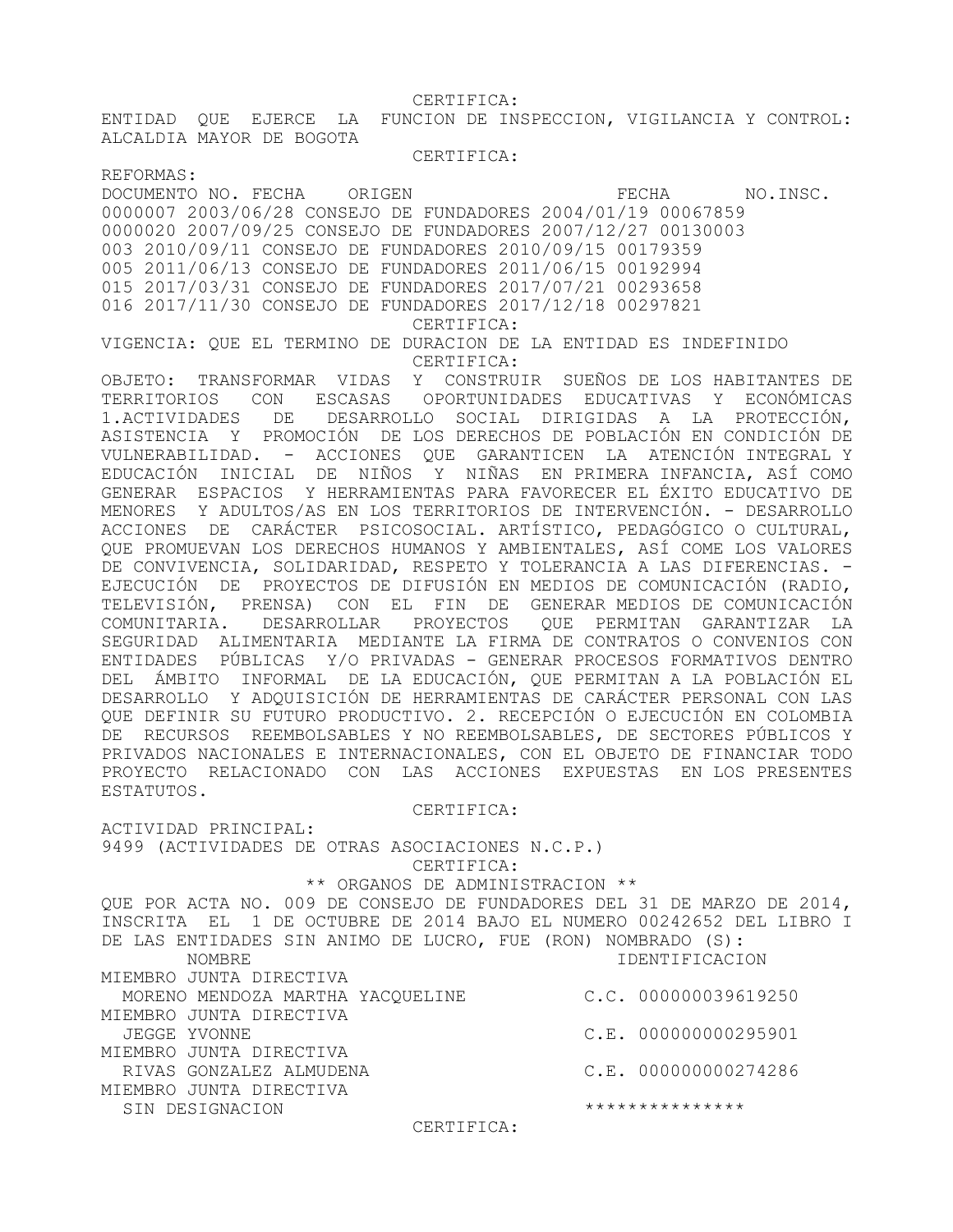

**CÓDIGO VERIFICACIÓN: A202706156D3AD** 

20 DE MARZO DE 2020 HORA 15:43:13

 AA20270615 PÁGINA: 2 DE 3 \* \* \* \* \* \* \* \* \* \* \* \* \* \* \* \* \* \* \* \* \* \*

REPRESENTACION LEGAL: EL PRESIDENTE Y EL VICEPRESIDENTE.

CERTIFICA:

\*\* NOMBRAMIENTOS \*\*

QUE POR ACTA NO. 0000017 DE CONSEJO DE FUNDADORES DEL 28 DE MARZO DE 2007, INSCRITA EL 7 DE JUNIO DE 2007 BAJO EL NUMERO 00120844 DEL LIBRO I DE LAS ENTIDADES SIN ANIMO DE LUCRO, FUE (RON) NOMBRADO (S): NOMBRE IDENTIFICACION

PRESIDENTE

 MORENO MENDOZA MARTHA YACQUELINE C.C. 000000039619250 QUE POR ACTA NO. 007 DE CONSEJO DE FUNDADORES DEL 12 DE SEPTIEMBRE DE 2011, INSCRITA EL 15 DE SEPTIEMBRE DE 2011 BAJO EL NUMERO 00197393 DEL LIBRO I DE LAS ENTIDADES SIN ANIMO DE LUCRO, FUE (RON) NOMBRADO (S): NOMBRE IDENTIFICACION VICEPRESIDENTE

CERTIFICA:

JEGGE YVONNE C.E. 000000000295901

FACULTADES DEL REPRESENTANTE LEGAL: 1) LLEVAR LA REPRESENTACION LEGAL DE LA FUNDACION LAUDES INFANTIS, PARA TODOS LOS EFECTOS, PUBLICOS O PRIVADOS. 2) FIRMAR LAS ORDENES DE PAGO Y LOS CHEQUES QUE POR ESTE CONCEPTO DEBAN GIRARSE. 3) FIRMAR LOS CONVENIOS Y CONTRATOS QUE SEAN NECESARIOS PARA CUMPLIR CON LOS OBJETIVOS. 4) DESIGNAR APODERADOS JUDICIALES PARA LA DEFENSA DE LOS INTERESES DE LA FUNDACION. 5) EN AUSENCIA DEL REPRESENTANTE LEGAL, SUS FUNCIONES SERAN ASUMIDAS EN PRIMERA INSTANCIA POR EL VICEPRESIDENTE DE LA JUNTA DIRECTIVA. EN AUSENCIA DE ESTE, DEJARA POR ESCRITO UNA ORDEN PORMENORIZADA DE LAS ACTIVIDADES QUE PUEDA EJERCER EL SECRETARIO GENERAL O EL TESORERO Y QUE CORRESPONDAN DE ACUERDO CON LOS ESTATUTOS A FUNCIONES PROPIAS DEL REPRESENTANTE LEGAL. CORRESPONDE A LA JUNTA DIRECTIVA AUTORIZAR CUALQUIER GASTO EXTRAORDINARIO Y JUSTIFICADO QUE NO ESTE INCLUIDO EN EL PRESUPUESTO ANUAL DE RENTAS, GASTOS E INVERSIONES. 6) LE CORRESPONDE A LA JUNTA DIRECTIVA APROBAR LOS CONTRATOS QUE SUSCRIBA LA FUNDACION POR CUALQUIER CUANTIA SUPERIOR A (500) QUINIENTOS SALARIOS MINIMOS LEGALES VIGENTES MENSUALES, SEA LA MODALIDAD ADMINISTRATIVA O PROPIAS DE LOS OBJETOS DE LA FUNDACION PARA LO CUAL DEBE AUTORIZAR AL REPRESENTANTE LEGAL PARA CELEBRAR Y REALIZAR LOS ACTOS PERTINENTES.

CERTIFICA:

\*\* REVISORIA FISCAL \*\* QUE POR ACTA NO. 012 DE CONSEJO DE FUNDADORES DEL 20 DE OCTUBRE DE 2016, INSCRITA EL 27 DE OCTUBRE DE 2016 BAJO EL NUMERO 00268189 DEL LIBRO I DE LAS ENTIDADES SIN ANIMO DE LUCRO, FUE (RON) NOMBRADO (S): NOMBRE IDENTIFICACION REVISOR FISCAL PINZON CRUZ CESAR AUGUSTO C.C. 000000079135947

CERTIFICA:

QUE EN ESTA CAMARA DE COMERCIO NO APARECEN INSCRIPCIONES POSTERIORES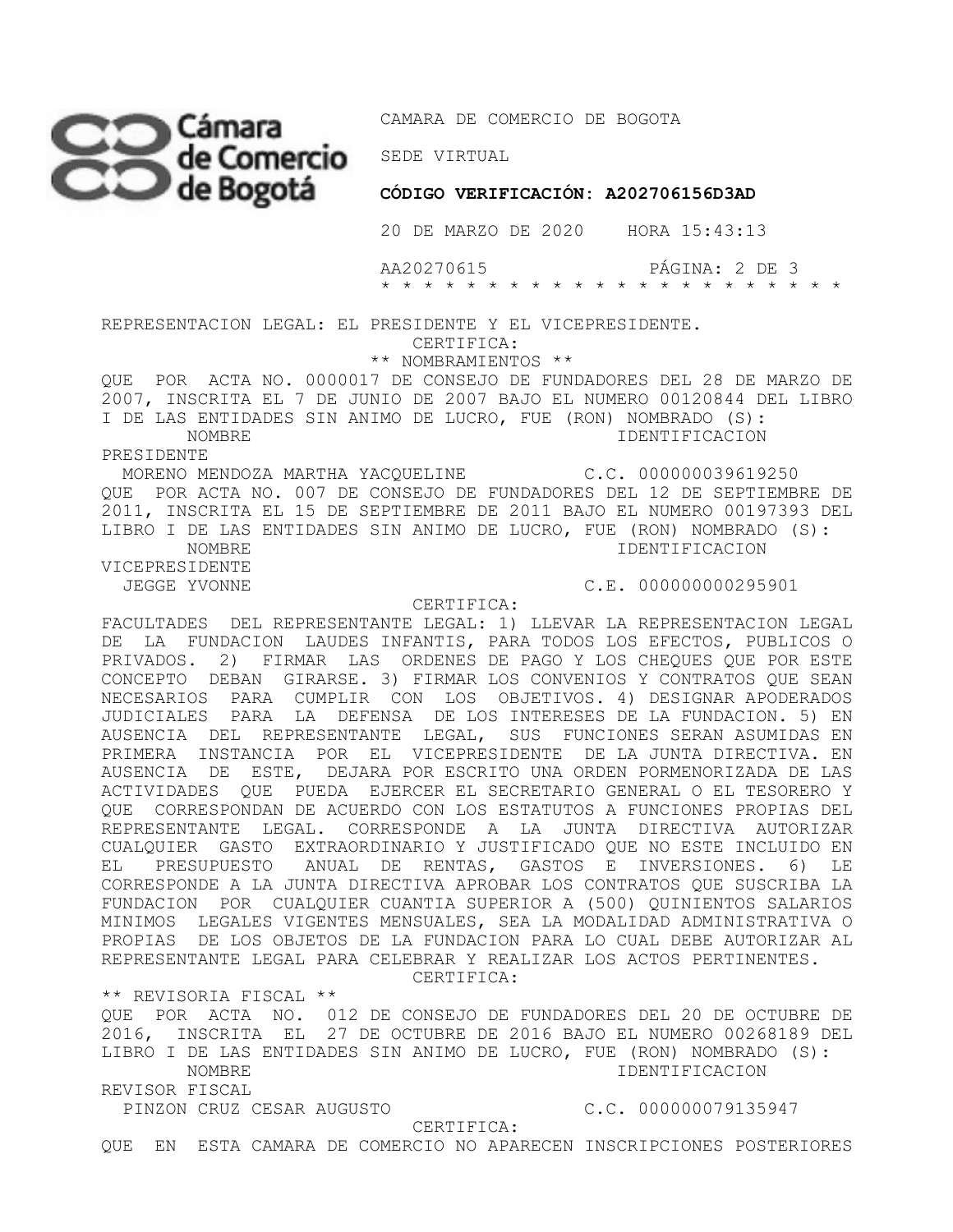DE DOCUMENTOS REFERENTES A REFORMA, DISOLUCION LIQUIDACION O NOMBRAMIENTOS DE REPRESENTANTES LEGALES DE LA MENCIONADA ENTIDAD. CERTIFICA:

EL REGISTRO ANTE LAS CAMARAS DE COMERCIO NO CONSTITUYE APROBACION DE ESTATUTOS. (DECRETO 2150 DE 1995 Y DECRETO 427 DE 1996).

LA PERSONA JURIDICA DE QUE TRATA ESTE CERTIFICADO SE ENCUENTRA SUJETA A LA INSPECCION, VIGILANCIA Y CONTROL DE LAS AUTORIDADES QUE EJERCEN ESTA FUNCION, POR LO TANTO DEBERA PRESENTAR ANTE LA AUTORIDAD CORRESPONDIENTE, EL CERTIFICADO DE REGISTRO RESPECTIVO, EXPEDIDO POR LA CAMARA DE COMERCIO, DENTRO DE LOS 10 DIAS HABILES SIGUIENTES A LA FECHA DE INSCRIPCION, MAS EL TERMINO DE LA DISTANCIA CUANDO EL DOMICILIO DE LA PERSONA JURIDICA SIN ANIMO DE LUCRO QUE SE REGISTRA ES DIFERENTE AL DE LA CAMARA DE COMERCIO QUE LE CORRESPONDE. EN EL CASO DE REFORMAS ESTATUTARIAS ADEMAS SE ALLEGARA COPIA DE LOS ESTATUTOS.

TODA AUTORIZACION, PERMISO, LICENCIA O RECONOCIMIENTO DE CARACTER OFICIAL, SE TRAMITARA CON POSTERIORIDAD A LA INSCRIPCION DE LAS PERSONAS JURIDICAS SIN ANIMO DE LUCRO EN LA RESPECTIVA CAMARA DE COMERCIO.

CERTIFICA:

DE CONFORMIDAD CON LO ESTABLECIDO EN EL CÓDIGO DE PROCEDIMIENTO ADMINISTRATIVO Y DE LO CONTENCIOSO ADMINISTRATIVO Y DE LA LEY 962 DE 2005, LOS ACTOS ADMINISTRATIVOS DE REGISTRO AQUÍ CERTIFICADOS QUEDAN EN FIRME DIEZ (10) DÍAS HÁBILES DESPUÉS DE LA FECHA DE LA CORRESPONDIENTE ANOTACIÓN, SIEMPRE QUE NO SEAN OBJETO DE RECURSO. LOS SÁBADOS NO SON TENIDOS EN CUENTA COMO DÍAS HÁBILES PARA LA CÁMARA DE COMERCIO DE BOGOTÁ.

\* \* \* EL PRESENTE CERTIFICADO NO CONSTITUYE PERMISO DE \* \* \* \* \* \* FUNCIONAMIENTO EN NINGUN CASO \* \* \* \*\*\*\*\*\*\*\*\*\*\*\*\*\*\*\*\*\*\*\*\*\*\*\*\*\*\*\*\*\*\*\*\*\*\*\*\*\*\*\*\*\*\*\*\*\*\*\*\*\*\*\*\*\*\*\*\*\*\*\*\*\*\*\*\*\*\*\*\*\* ESTE CERTIFICADO REFLEJA LA SITUACION JURIDICA DE LA  $\quad$  \*\* \*\*ENTIDAD SIN ANIMO DE LUCRO HASTA LA FECHA Y HORA DE SU EXPEDICION.\*\* \*\*\*\*\*\*\*\*\*\*\*\*\*\*\*\*\*\*\*\*\*\*\*\*\*\*\*\*\*\*\*\*\*\*\*\*\*\*\*\*\*\*\*\*\*\*\*\*\*\*\*\*\*\*\*\*\*\*\*\*\*\*\*\*\*\*\*\*\*\*

EL SECRETARIO DE LA CAMARA DE COMERCIO DE BOGOTA, VALOR : \$ 6,100

\*\*\*\*\*\*\*\*\*\*\*\*\*\*\*\*\*\*\*\*\*\*\*\*\*\*\*\*\*\*\*\*\*\*\*\*\*\*\*\*\*\*\*\*\*\*\*\*\*\*\*\*\*\*\*\*\*\*\*\*\*\*\*\*\*\*\*\*\*\* PARA VERIFICAR QUE EL CONTENIDO DE ESTE CERTIFICADO CORRESPONDA CON LA INFORMACIÓN QUE REPOSA EN LOS REGISTROS PÚBLICOS DE LA CÁMARA DE COMERCIO DE BOGOTÁ, EL CÓDIGO DE VERIFICACIÓN PUEDE SER VALIDADO POR SU DESTINATARIO SOLO UNA VEZ, INGRESANDO A WWW.CCB.ORG.CO \*\*\*\*\*\*\*\*\*\*\*\*\*\*\*\*\*\*\*\*\*\*\*\*\*\*\*\*\*\*\*\*\*\*\*\*\*\*\*\*\*\*\*\*\*\*\*\*\*\*\*\*\*\*\*\*\*\*\*\*\*\*\*\*\*\*\*\*\*\*

ESTE CERTIFICADO FUE GENERADO ELECTRÓNICAMENTE CON FIRMA DIGITAL Y \*\*\*\*\*\*\*\*\*\*\*\*\*\*\*\*\*\*\*\*\*\*\*\*\*\*\*\*\*\*\*\*\*\*\*\*\*\*\*\*\*\*\*\*\*\*\*\*\*\*\*\*\*\*\*\*\*\*\*\*\*\*\*\*\*\*\*\*\*\* \*\*\*\*\*\*\*\*\*\*\*\*\*\*\*\*\*\*\*\*\*\*\*\*\*\*\*\*\*\*\*\*\*\*\*\*\*\*\*\*\*\*\*\*\*\*\*\*\*\*\*\*\*\*\*\*\*\*\*\*\*\*\*\*\*\*\*\*\*\* \*\*\*\*\*\*\*\*\*\*\*\*\*\*\*\*\*\*\*\*\*\*\*\*\*\*\*\*\*\*\*\*\*\*\*\*\*\*\*\*\*\*\*\*\*\*\*\*\*\*\*\*\*\*\*\*\*\*\*\*\*\*\*\*\*\*\*\*\*\* \*\*\*\*\*\*\*\*\*\*\*\*\*\*\*\*\*\*\*\*\*\*\*\*\*\*\*\*\*\*\*\*\*\*\*\*\*\*\*\*\*\*\*\*\*\*\*\*\*\*\*\*\*\*\*\*\*\*\*\*\*\*\*\*\*\*\*\*\*\* \*\*\*\*\*\*\*\*\*\*\*\*\*\*\*\*\*\*\*\*\*\*\*\*\*\*\*\*\*\*\*\*\*\*\*\*\*\*\*\*\*\*\*\*\*\*\*\*\*\*\*\*\*\*\*\*\*\*\*\*\*\*\*\*\*\*\*\*\*\* \*\*\*\*\*\*\*\*\*\*\*\*\*\*\*\*\*\*\*\*\*\*\*\*\*\*\*\*\*\*\*\*\*\*\*\*\*\*\*\*\*\*\*\*\*\*\*\*\*\*\*\*\*\*\*\*\*\*\*\*\*\*\*\*\*\*\*\*\*\* \*\*\*\*\*\*\*\*\*\*\*\*\*\*\*\*\*\*\*\*\*\*\*\*\*\*\*\*\*\*\*\*\*\*\*\*\*\*\*\*\*\*\*\*\*\*\*\*\*\*\*\*\*\*\*\*\*\*\*\*\*\*\*\*\*\*\*\*\*\* \*\*\*\*\*\*\*\*\*\*\*\*\*\*\*\*\*\*\*\*\*\*\*\*\*\*\*\*\*\*\*\*\*\*\*\*\*\*\*\*\*\*\*\*\*\*\*\*\*\*\*\*\*\*\*\*\*\*\*\*\*\*\*\*\*\*\*\*\*\* \*\*\*\*\*\*\*\*\*\*\*\*\*\*\*\*\*\*\*\*\*\*\*\*\*\*\*\*\*\*\*\*\*\*\*\*\*\*\*\*\*\*\*\*\*\*\*\*\*\*\*\*\*\*\*\*\*\*\*\*\*\*\*\*\*\*\*\*\*\* \*\*\*\*\*\*\*\*\*\*\*\*\*\*\*\*\*\*\*\*\*\*\*\*\*\*\*\*\*\*\*\*\*\*\*\*\*\*\*\*\*\*\*\*\*\*\*\*\*\*\*\*\*\*\*\*\*\*\*\*\*\*\*\*\*\*\*\*\*\*